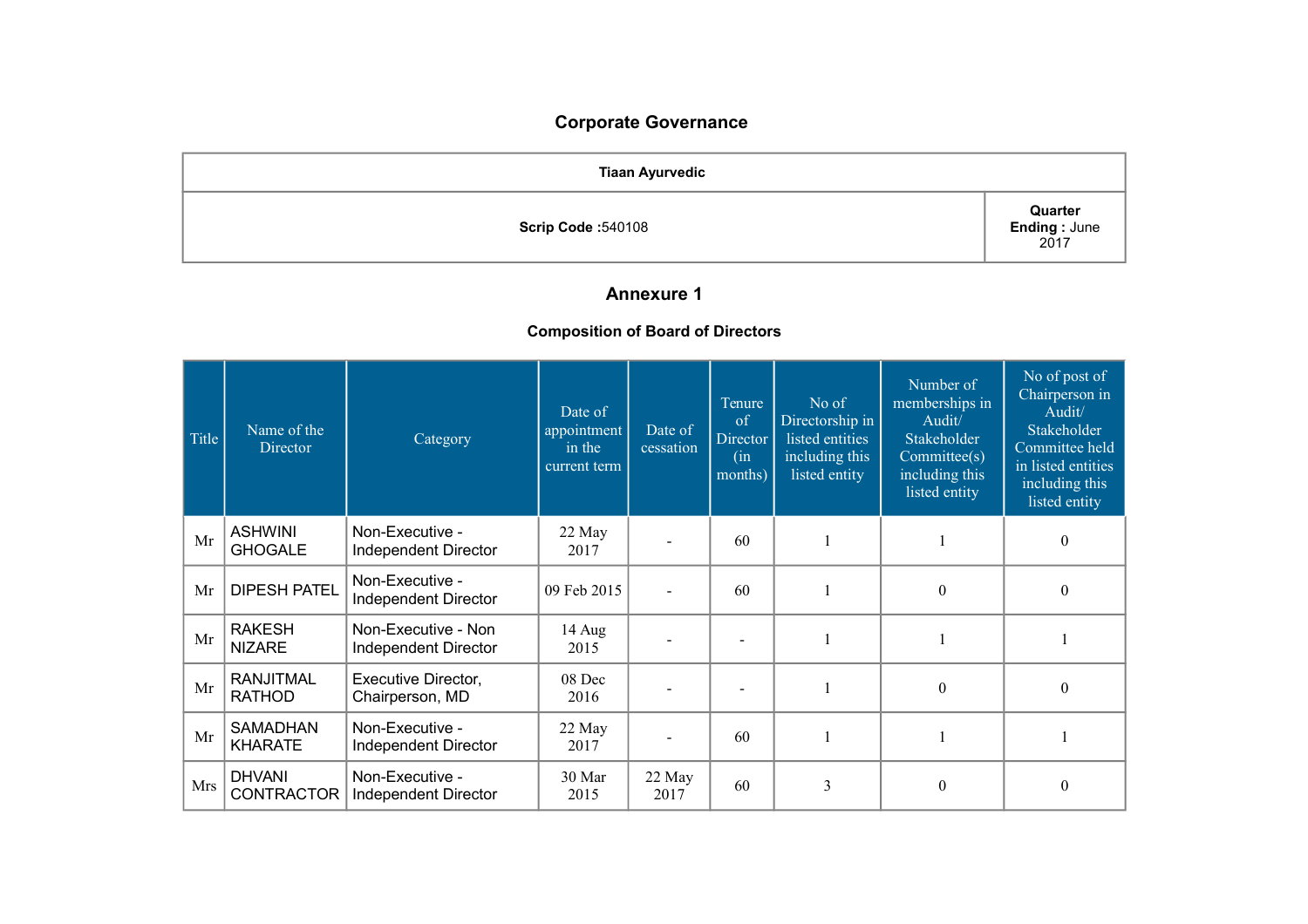#### **Composition Of Committee**

| <b>Audit Committee</b>           |                                                   |  |  |
|----------------------------------|---------------------------------------------------|--|--|
| <b>Name of Committee members</b> | Category                                          |  |  |
| ASHWINI GHOGALE                  | Non-Executive - Independent Director, Member      |  |  |
| RAKESH NIZARE                    | Non-Executive - Non Independent Director, Member  |  |  |
| SAMADHAN KHARATE                 | Non-Executive - Independent Director, Chairperson |  |  |

| Nomination and remuneration committee |                                                   |  |  |
|---------------------------------------|---------------------------------------------------|--|--|
| <b>Name of Committee members</b>      | Category                                          |  |  |
| <b>ASHWINI GHOGALE</b>                | Non-Executive - Independent Director, Chairperson |  |  |
| RAKESH NIZARE                         | Non-Executive - Non Independent Director, Member  |  |  |
| SAMADHAN KHARATE                      | Non-Executive - Independent Director, Member      |  |  |

| <b>Stakeholders Relationship Committee</b> |                                                       |  |  |  |
|--------------------------------------------|-------------------------------------------------------|--|--|--|
| <b>Name of Committee members</b>           | Category                                              |  |  |  |
| RAKESH NIZARE                              | Non-Executive - Non Independent Director, Chairperson |  |  |  |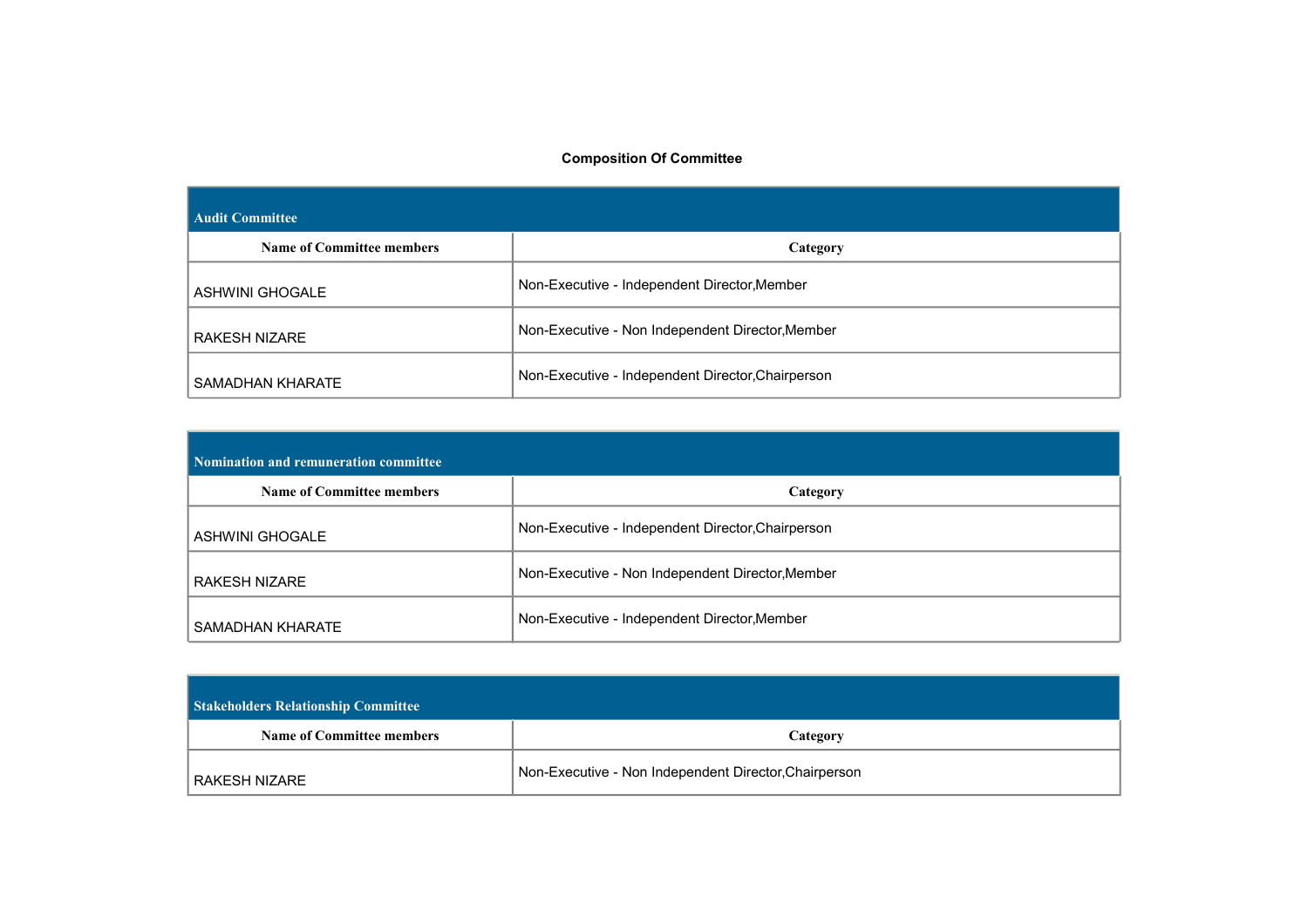| RANJITMAL RATHOD                                       | Executive Director, Member                                |                                                                           |  |  |
|--------------------------------------------------------|-----------------------------------------------------------|---------------------------------------------------------------------------|--|--|
| SAMADHAN KHARATE                                       | Non-Executive - Independent Director, Member              |                                                                           |  |  |
| <b>Meeting Of Board Of Directors</b>                   |                                                           |                                                                           |  |  |
| Date(s) of meeting (if any)<br>in the previous quarter | Date(s) of meeting (if<br>any) in the relevant<br>quarter | Maximum gap between any two<br>consecutive meeting (in number<br>of days) |  |  |
| 15 Feb 2017                                            |                                                           | 0                                                                         |  |  |
|                                                        | 13 May 2017                                               | 86                                                                        |  |  |

#### **Meeting Of Committees**

| Name of Committee                        | Date(s) of meeting<br>of<br>the committee in the<br>relevant quarter | Whether requirement<br>Quorum met (details) | Date(s) of meeting<br>of the committee in<br>the previous<br>quarter | Maximum gap<br>between any two<br>consecutive<br>meetings<br>(in number of days) |
|------------------------------------------|----------------------------------------------------------------------|---------------------------------------------|----------------------------------------------------------------------|----------------------------------------------------------------------------------|
| <b>Audit Committee</b>                   | 13 May 2017                                                          | Yes.2                                       | 15 Feb 2017                                                          | 86                                                                               |
| Nomination and remuneration<br>committee | 18 May 2017                                                          | Yes, 2                                      |                                                                      | $\theta$                                                                         |

## **Related Party Transactions**

| Subject                                                | Compliance<br>status<br>(Yes/No/NA) | If status is "No" details<br><b>of</b><br>non-compliance |
|--------------------------------------------------------|-------------------------------------|----------------------------------------------------------|
| Whether prior approval of audit committee obtained     | <b>NA</b>                           | -                                                        |
| Whether shareholder approval obtained for material RPT | NA                                  | -                                                        |